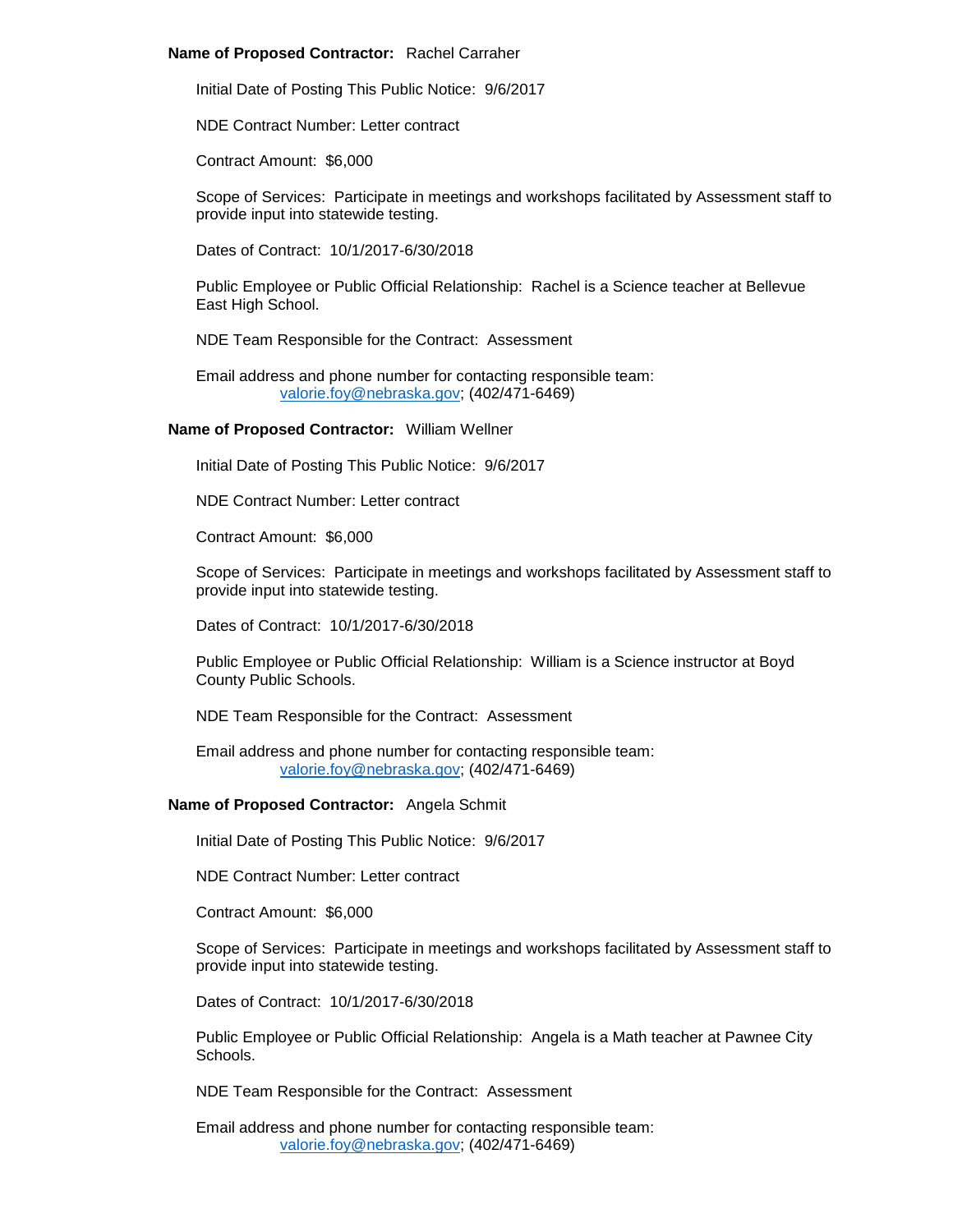#### **Name of Proposed Contractor:** Jerel Welker

Initial Date of Posting This Public Notice: 9/6/2017

NDE Contract Number: Letter contract

Contract Amount: \$6,000

Scope of Services: Participate in meetings and workshops facilitated by Assessment staff to provide input into statewide testing.

Dates of Contract: 10/1/2017-6/30/2018

Public Employee or Public Official Relationship: Jerel is a Math Coordinator at LPS and a Lecturer at UNL. Spouse is an Adjunct Professor at UNL.

NDE Team Responsible for the Contract: Assessment

Email address and phone number for contacting responsible team: [valorie.foy@nebraska.gov;](mailto:valorie.foy@nebraska.gov) (402/471-6469)

#### **Name of Proposed Contractor:** Jennifer Fundus

Initial Date of Posting This Public Notice: 9/6/2017

NDE Contract Number: 38234

Contract Amount: \$2,700

Scope of Services: Assistance with meeting requirements of IDEA as well as building statewide collaboration and expertise in the area of Special Education.

Dates of Contract: 10/14/2017-10/19/17

Public Employee or Public Official Relationship: Jennifer is a Special Education Director with LPS.

NDE Team Responsible for the Contract: Special Education

Email address and phone number for contacting responsible team: [steve.milliken@nebraska.gov;](mailto:steve.milliken@nebraska.gov) (402/471-4324)

**Name of Proposed Contractor:** Danielle Lynne Reader

Initial Date of Posting This Public Notice: 9/6/2017

NDE Contract Number: Letter contract

Contract Amount: \$6,000

Scope of Services: Participate in meetings and workshops facilitated by Assessment staff to provide input into statewide testing.

Dates of Contract: 10/1/2017-6/30/2018

Public Employee or Public Official Relationship: Danielle is a teacher at Kimball Public Schools.

NDE Team Responsible for the Contract: Assessment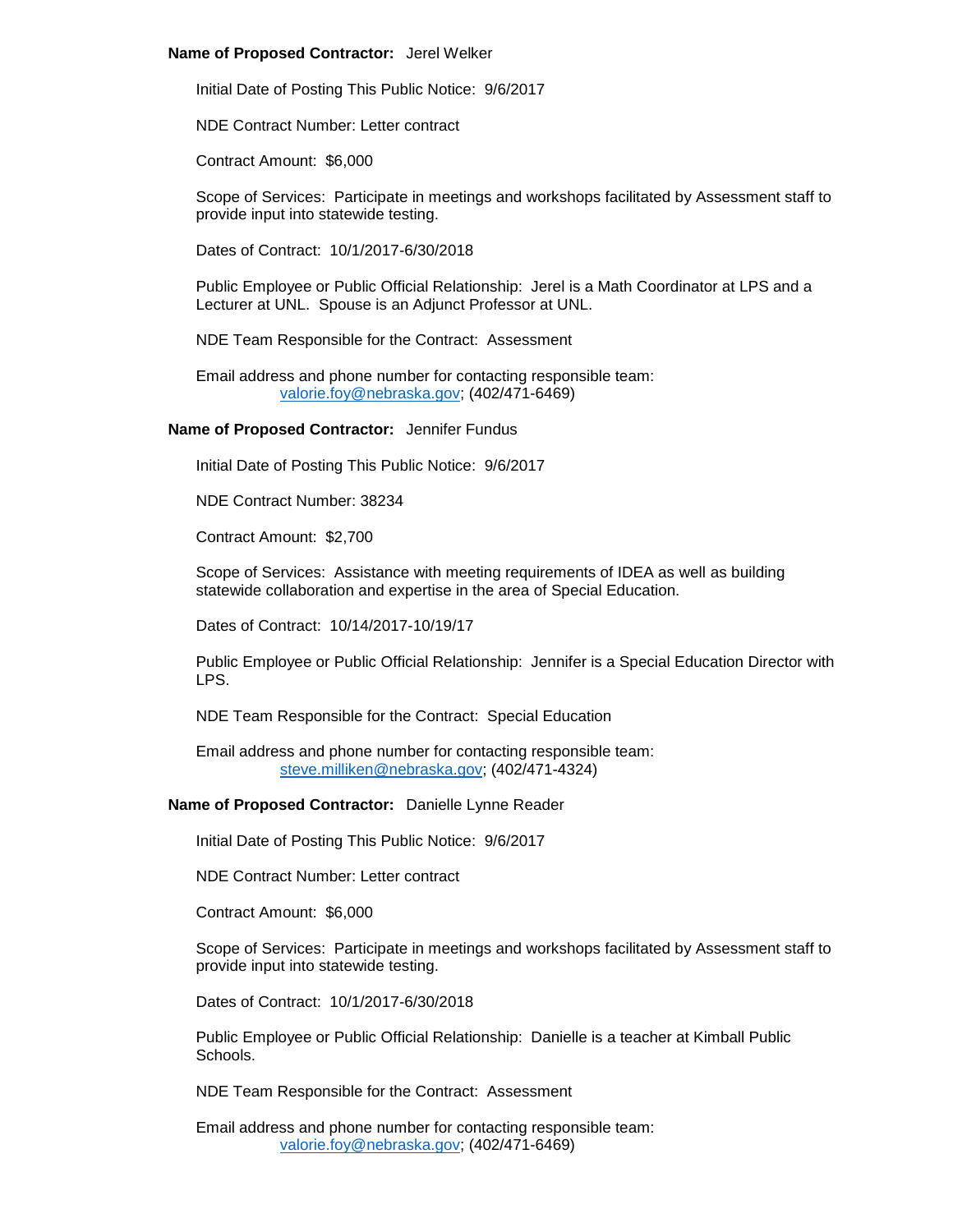### **Name of Proposed Contractor:** Sandra Kaye Meyer

Initial Date of Posting This Public Notice: 9/6/2017

NDE Contract Number: Letter contract

Contract Amount: \$6,000

Scope of Services: Participate in meetings and workshops facilitated by Assessment staff to provide input into statewide testing.

Dates of Contract: 10/1/2017-6/30/2018

Public Employee or Public Official Relationship: Sandra is a Math teacher at Lexington Public Schools.

NDE Team Responsible for the Contract: Assessment

Email address and phone number for contacting responsible team: [valorie.foy@nebraska.gov;](mailto:valorie.foy@nebraska.gov) (402/471-6469)

# **Name of Proposed Contractor:** Penny Gildea

Initial Date of Posting This Public Notice: 9/8/2017

NDE Contract Number: 38243

Contract Amount: \$35,000

Scope of Services: Provide coaching, observing, training and technical assistance.

Dates of Contract: 9/15/2017-8/31/2018

Public Employee or Public Official Relationship: Penny is an adjunct professor at Metropolitan Community College.

NDE Team Responsible for the Contract: Early Childhood

Email address and phone number for contacting responsible team: [melody.hobson@nebraska.gov;](mailto:melody.hobson@nebraska.gov) (402/471-0263)

# **Name of Proposed Contractor:** Christine Ritta

Initial Date of Posting This Public Notice: 9/8/2017

NDE Contract Number: Letter contract

Contract Amount: \$6,000

Scope of Services: Participate in meetings and workshops facilitated by Assessment staff to provide input into statewide testing.

Dates of Contract: 10/1/2017-6/30/2018

Public Employee or Public Official Relationship: Christine is a teacher at Bellevue Public Schools.

NDE Team Responsible for the Contract: Assessment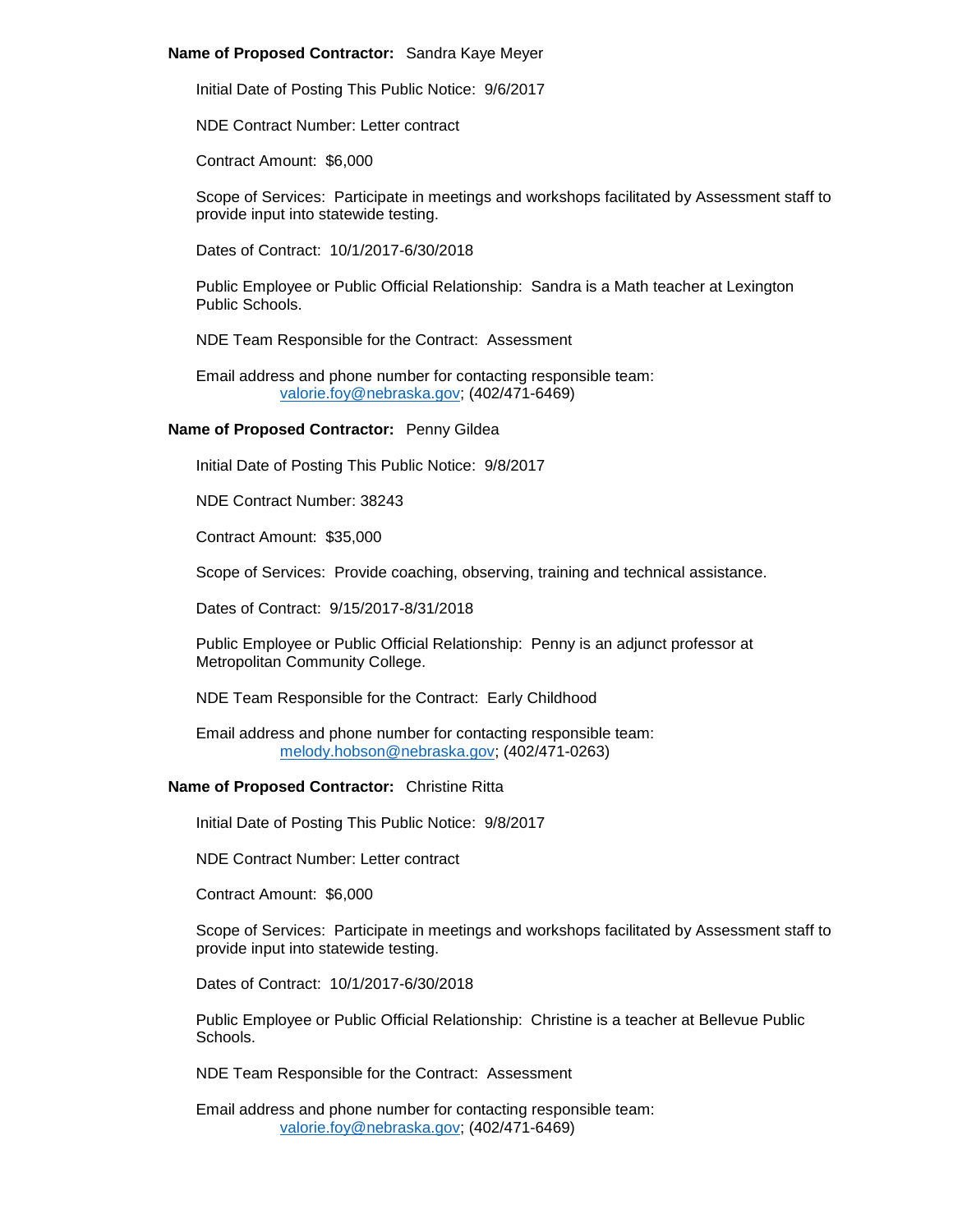### **Name of Proposed Contractor:** Maxine Leick

Initial Date of Posting This Public Notice: 9/11/2017

NDE Contract Number: Letter contract

Contract Amount: \$6,000

Scope of Services: Participate in meetings and workshops facilitated by Assessment staff to provide input into statewide testing.

Dates of Contract: 10/1/2017-6/30/2018

Public Employee or Public Official Relationship: Maxine is a teacher at Loup County Public Schools.

NDE Team Responsible for the Contract: Assessment

Email address and phone number for contacting responsible team: [valorie.foy@nebraska.gov;](mailto:valorie.foy@nebraska.gov) (402/471-6469)

#### **Name of Proposed Contractor:** Suzanne Smith

Initial Date of Posting This Public Notice: 9/11/2017

NDE Contract Number: Letter contract

Contract Amount: \$6,000

Scope of Services: Participate in meetings and workshops facilitated by Assessment staff to provide input into statewide testing.

Dates of Contract: 10/1/2017-6/30/2018

Public Employee or Public Official Relationship: Suzanne is a teacher at Broken Bow Public **Schools** 

NDE Team Responsible for the Contract: Assessment

Email address and phone number for contacting responsible team: [valorie.foy@nebraska.gov;](mailto:valorie.foy@nebraska.gov) (402/471-6469)

### **Name of Proposed Contractor:** Elizabeth Ann Joekel

Initial Date of Posting This Public Notice: 9/12/2017

NDE Contract Number: Letter contract

Contract Amount: \$6,000

Scope of Services: Participate in meetings and workshops facilitated by Assessment staff to provide input into statewide testing.

Dates of Contract: 10/1/2017-6/30/2018

Public Employee or Public Official Relationship: Elizabeth is a teacher at Lexington Public Schools.

NDE Team Responsible for the Contract: Assessment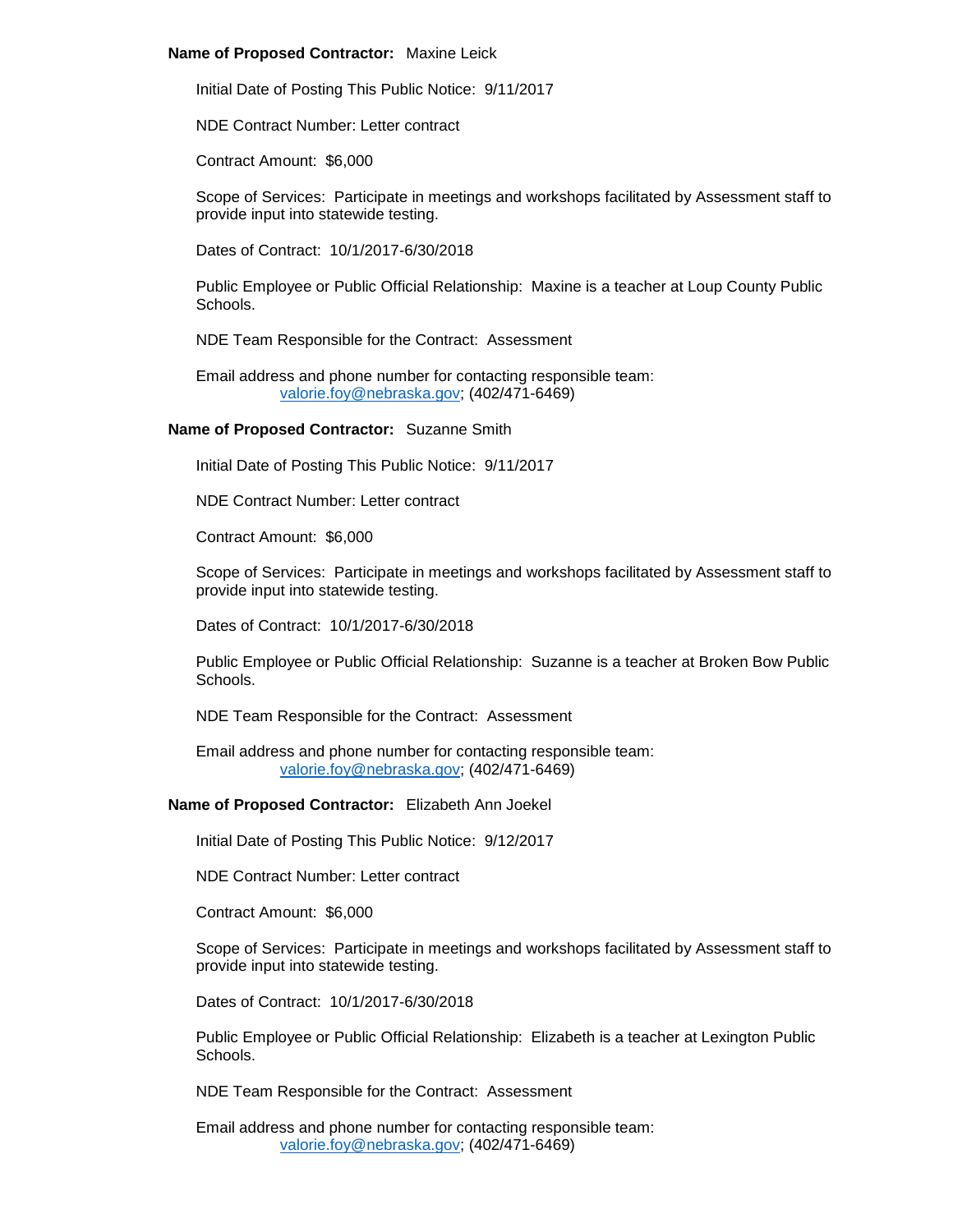### **Name of Proposed Contractor:** Bruce Chesterman

Initial Date of Posting This Public Notice: 9/12/2017

NDE Contract Number: Letter contract

Contract Amount: \$6,000

Scope of Services: Participate in meetings and workshops facilitated by Assessment staff to provide input into statewide testing.

Dates of Contract: 10/1/2017-6/30/2018

Public Employee or Public Official Relationship: Bruce is a teacher at Bertrand Community School.

NDE Team Responsible for the Contract: Assessment

Email address and phone number for contacting responsible team: [valorie.foy@nebraska.gov;](mailto:valorie.foy@nebraska.gov) (402/471-6469)

**Name of Proposed Contractor:** Central Mediation Center

Initial Date of Posting This Public Notice: 9/13/2017

NDE Contract Number: 38246

Contract Amount: \$3,000

Scope of Services: Provide mediation and outreach/training services.

Dates of Contract: 10/1/2017-9/30/2018

Public Employee or Public Official Relationship: Board member, Betty Hatfield, is a PSD Resource Teacher at Kearney High School.

NDE Team Responsible for the Contract: Special Education

Email address and phone number for contacting responsible team: [steve.milliken@nebraska.gov;](mailto:steve.milliken@nebraska.gov) (402/471-4324)

**Name of Proposed Contractor:** Concord Mediation Center

Initial Date of Posting This Public Notice: 9/13/2017

NDE Contract Number: 38247

Contract Amount: \$3,000

Scope of Services: Provide mediation and outreach/training services.

Dates of Contract: 10/1/2017-9/30/2018

Public Employee or Public Official Relationship: Board members are employed by UNMC, OPPD, Papillion LaVista School District and Sarpy City Sheriff Office as listed below. Cindy Ellis, M.D., Nebraska Medical Center

Tom Richards, Manager, Governmental & Community Relations, OPPD Andrew Rikli, Superintendent, Papillion LaVista Greg London, Sarpy City Sheriff Office

NDE Team Responsible for the Contract: Special Education Email address and phone number for contacting responsible team: [steve.milliken@nebraska.gov;](mailto:steve.milliken@nebraska.gov) (402/471-4324)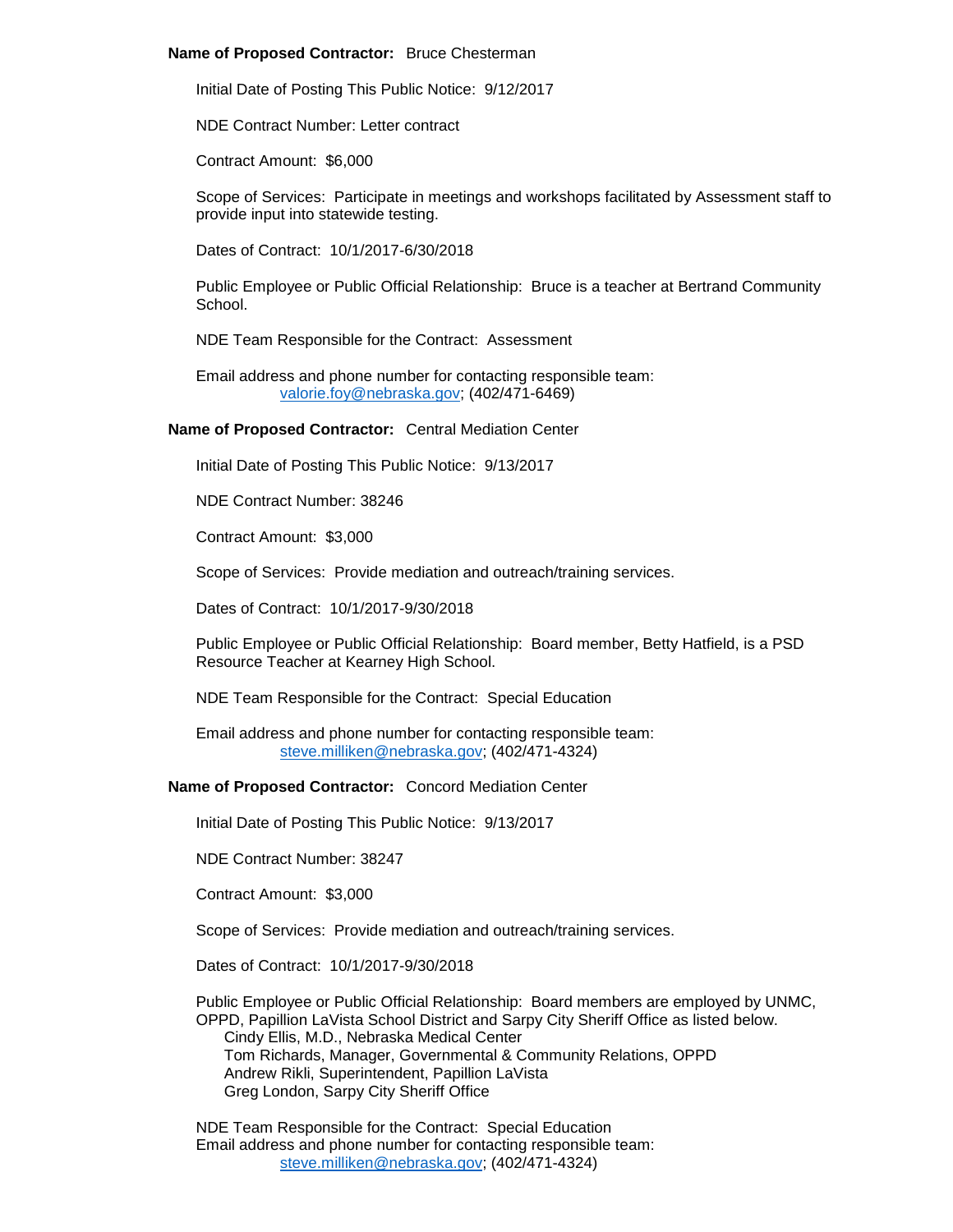### **Name of Proposed Contractor:** Mediation West

Initial Date of Posting This Public Notice: 9/13/2017

NDE Contract Number: 38248

Contract Amount: \$3,000

Scope of Services: Provide mediation and outreach/training services.

Dates of Contract: 10/1/2017-9/30/2018

Public Employee or Public Official Relationship: Board members are employed by City of Gering and Scottsbluff as listed below.

George Holthus, Gering Police Chief Lance Kite, Scottsbluff Policy Department

NDE Team Responsible for the Contract: Special Education

Email address and phone number for contacting responsible team: [steve.milliken@nebraska.gov;](mailto:steve.milliken@nebraska.gov) (402/471-4324)

# **Name of Proposed Contractor:** The Mediation Center

Initial Date of Posting This Public Notice: 9/13/2017

NDE Contract Number: 38249

Contract Amount: \$3,000

Scope of Services: Provide mediation and outreach/training services.

Dates of Contract: 10/1/2017-9/30/2018

Public Employee or Public Official Relationship: Board members are employed by county/city, UNL and SCC as listed below.

Kristen Blankley, UNL, College of Law

Susan Dunn, ADA Specialist, Access/Equity Diversity Office/SCC Roger Lott, Research Assistant Professor/Center on Children, Families & the Law Linda Sanchez-Masi, Deputy Clerk/Clerk of the Lancaster County District Court Larry Scherer, Director of Collective Bargaining & Research/NE State Education Assn

NDE Team Responsible for the Contract: Special Education

Email address and phone number for contacting responsible team: [steve.milliken@nebraska.gov;](mailto:steve.milliken@nebraska.gov) (402/471-4324)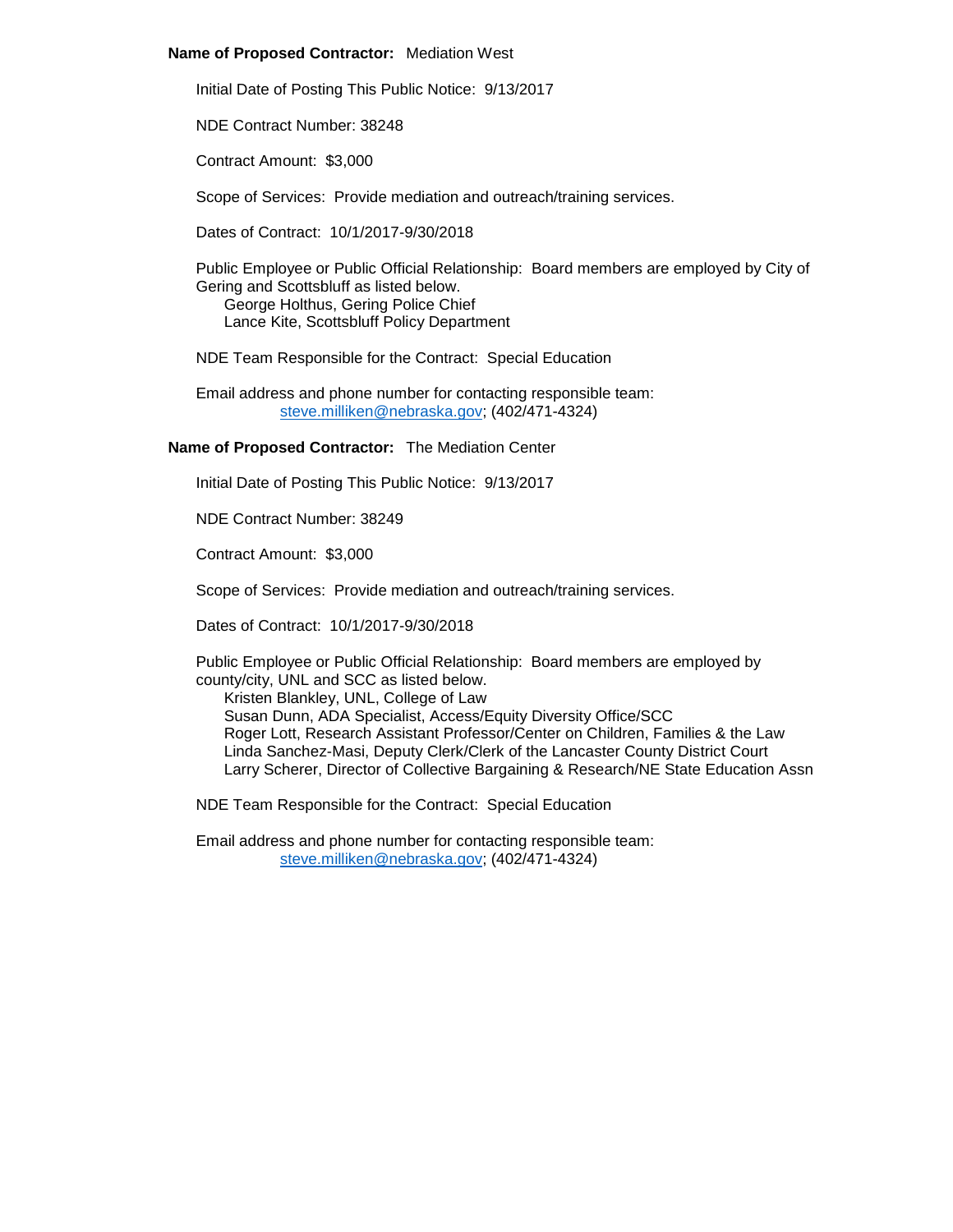### **Name of Proposed Contractor:** Nebraska Mediation Center (Fremont)

Initial Date of Posting This Public Notice: 9/13/2017

NDE Contract Number: 38250

Contract Amount: \$3,000

Scope of Services: Provide mediation and outreach/training services.

Dates of Contract: 10/1/2017-9/30/2018

Public Employee or Public Official Relationship: Board members are employed by Courts as listed below.

Robert Denton, Asst Deputy Admin, Office of Probation Administration Honorable Matthew Sanuelson, District 6

NDE Team Responsible for the Contract: Special Education

Email address and phone number for contacting responsible team: [steve.milliken@nebraska.gov;](mailto:steve.milliken@nebraska.gov) (402/471-4324)

# **Name of Proposed Contractor:** Richard Kaiser

Initial Date of Posting This Public Notice: 9/19/2017

NDE Contract Number: Letter contract

Contract Amount: \$6,000

Scope of Services: Participate in meetings and workshops facilitated by Assessment staff to provide input into statewide testing.

Dates of Contract: 10/1/2017-6/30/2018

Public Employee or Public Official Relationship: Richard is a teacher at Bloomfield Community Schools.

NDE Team Responsible for the Contract: Assessment

Email address and phone number for contacting responsible team: [valorie.foy@nebraska.gov;](mailto:valorie.foy@nebraska.gov) (402/471-6469)

### **Name of Proposed Contractor:** Dr. Colette Polite

Initial Date of Posting This Public Notice: 9/21/2017

NDE Contract Number: 38254

Contract Amount: \$6,320

Scope of Services: Provide services for work associated with research, data collection and recommendations that will serve as support for Nebraska's four Native American school districts.

Dates of Contract: 10/1/2017-12/1/2017

Public Employee or Public Official Relationship: Colette is an employee of UNL.

NDE Team Responsible for the Contract: Accreditation

Email address and phone number for contacting responsible team: [freida.lange@nebraska.gov;](mailto:freida.lange@nebraska.gov) (402/471-4354)